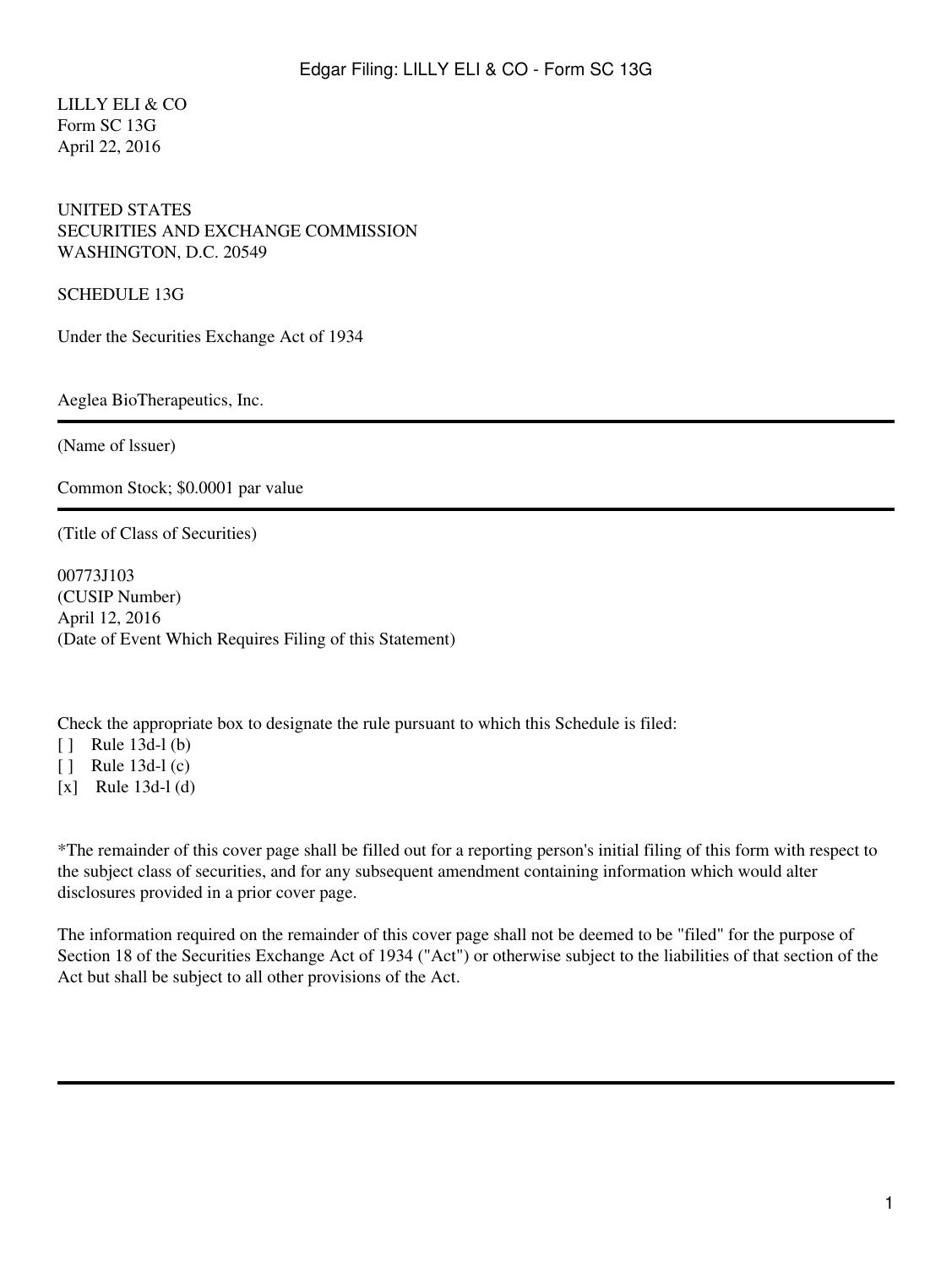## 1. Name of Reporting Person

I.R.S. Identification No. of Above Person (Entities Only)

Eli Lilly and Company 35-0470950

These shares are owned directly by Lilly Ventures Fund I, LLC (the "Fund"). LV Management Group LLC (the "Management Group") has sole voting and dispositive authority with respect to the shares. Dr. Shanafelt disclaims beneficial ownership to the shares held of record by the Fund, except to the extent of his pecuniary interest therein.

2. Check the Appropriate Box if a Member of a Group  $(a)$ <sup>(b)</sup>x

- 3. SEC Use Only
- 4. Citizenship or Place of Organization

#### Indiana

Number of shares beneficially owned by each reporting person with:

- 5. Sole Voting Power: 0
- 6. Shared Voting Power: 0
- 7. Sole Dispositive Power: 0
- 8. Shared Dispositive Power: 0
- 9. Aggregate Amount Beneficially Owned by Each Reporting Person

#### 2,568,543

10. Check Box if the Aggregate Amount in Row (9) Excludes Certain Shares

# [ ]

11. Percent of Class Represented by Amount in Row (9)

#### 19.2%

12. Type of Reporting Person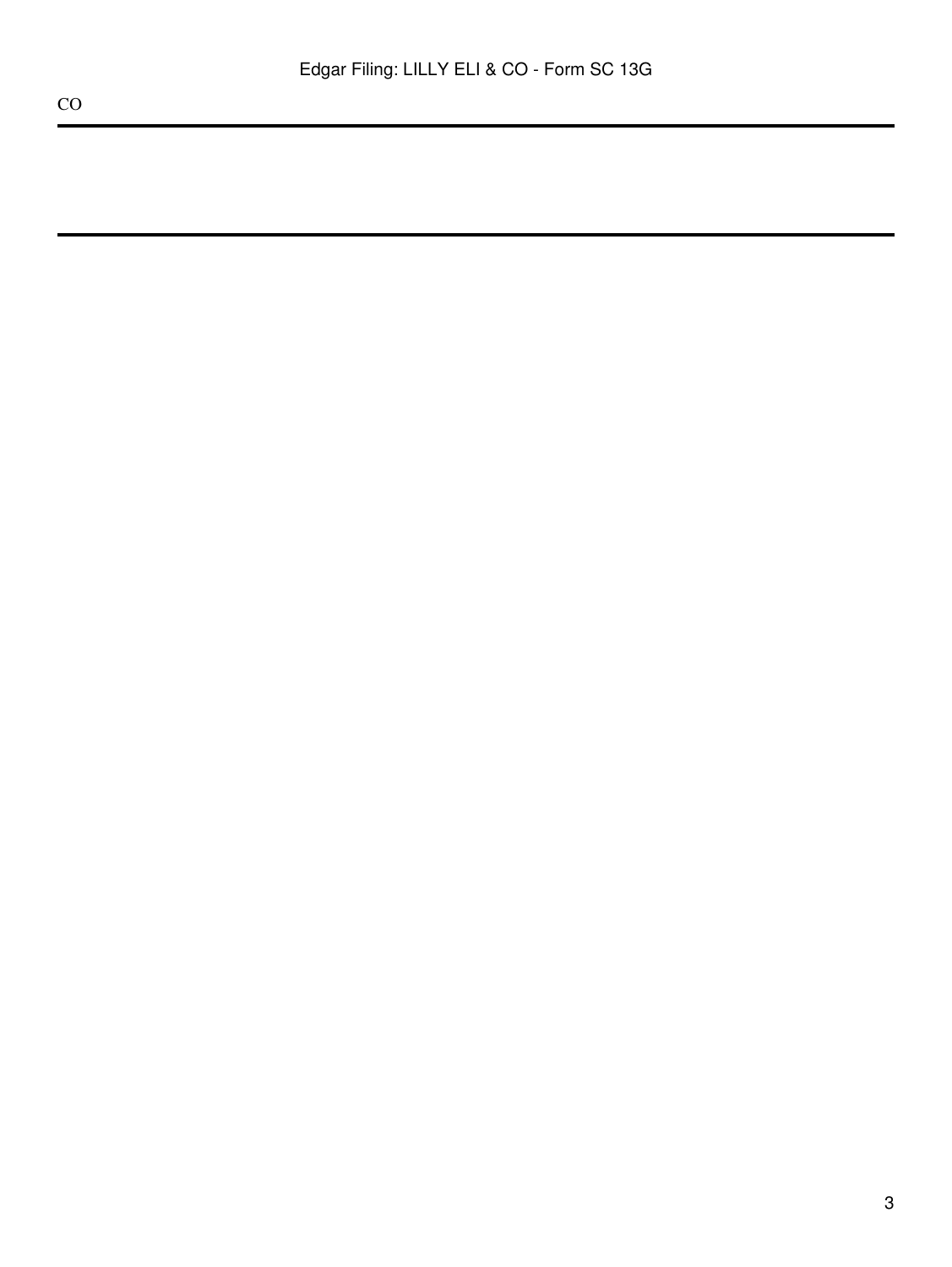1. Name of Reporting Person I.R.S. Identification No. of Above Person (Entities Only)

Lilly Ventures Fund I, LLC 26-4769290

These shares are owned directly by Lilly Ventures Fund I, LLC (the "Fund"). LV Management Group LLC (the "Management Group") has sole voting and dispositive authority with respect to the shares. Dr. Shanafelt disclaims beneficial ownership to the shares held of record by the Fund, except to the extent of his pecuniary interest therein.

2. Check the Appropriate Box if a Member of a Group  $(a)$ <sup>(b)</sup>x

3. SEC Use Only

4. Citizenship or Place of Organization

Delaware

Number of shares beneficially owned by each reporting person with:

- 5. Sole Voting Power: 0
- 6. Shared Voting Power: 2,568,543
- 7. Sole Dispositive Power: 0
- 8. Shared Dispositive Power: 2,568,543
- 9. Aggregate Amount Beneficially Owned by Each Reporting Person

#### 2,568,543

10. Check Box if the Aggregate Amount in Row (9) Excludes Certain Shares

## [ ]

11. Percent of Class Represented by Amount in Row (9)

19.2%

12. Type of Reporting Person

CO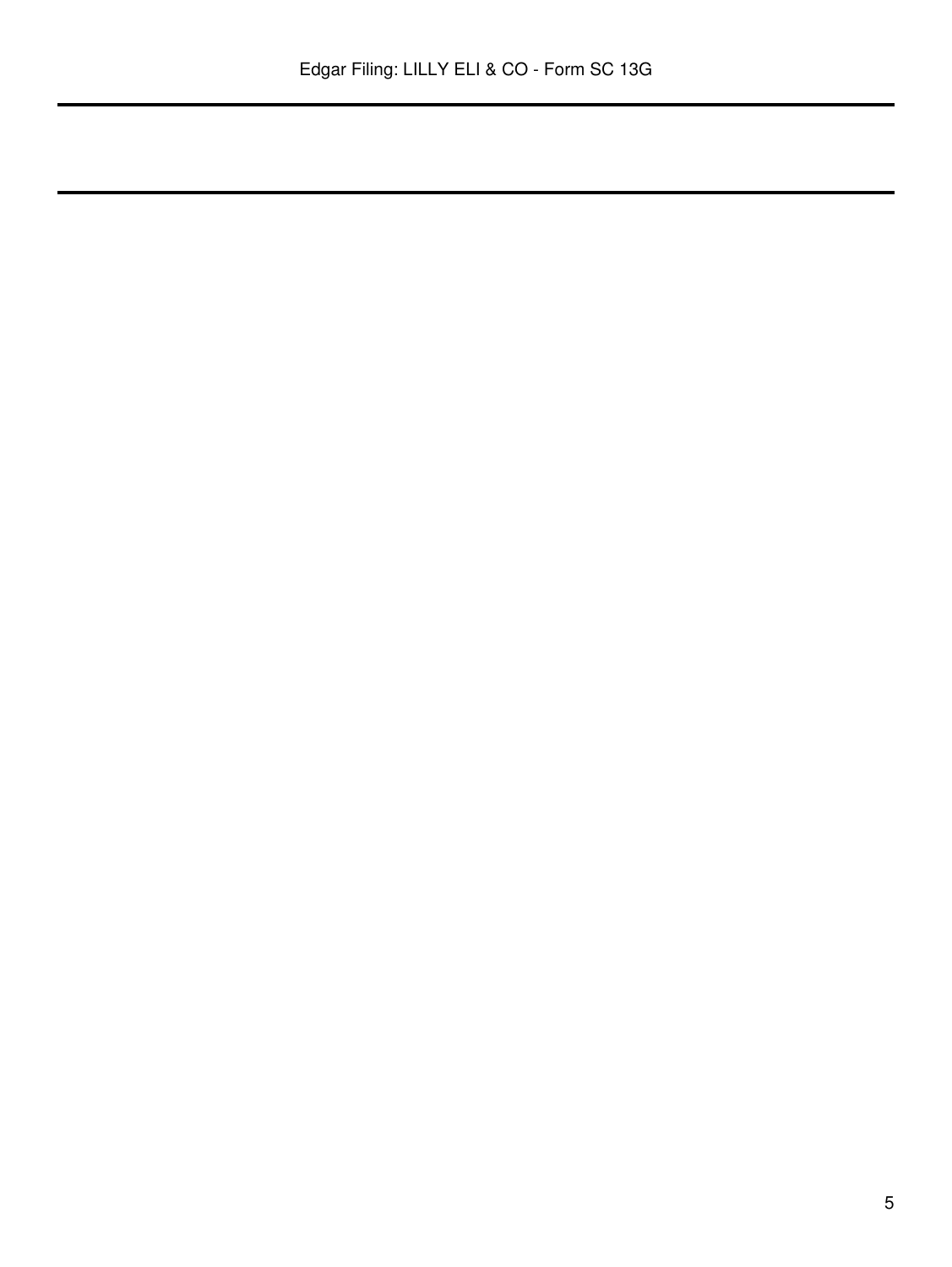## 1. Name of Reporting Person

I.R.S. Identification No. of Above Person (Entities Only)

#### Armen B. Shanafelt

These shares are owned directly by Lilly Ventures Fund I, LLC (the "Fund"). LV Management Group LLC (the "Management Group") has sole voting and dispositive authority with respect to the shares. Dr. Shanafelt disclaims beneficial ownership to the shares held of record by the Fund, except to the extent of his pecuniary interest therein.

2. Check the Appropriate Box if a Member of a Group  $(a)$ <sub>(b)</sub>x

3. SEC Use Only

#### 4. Citizenship or Place of Organization

#### United States of America

Number of shares beneficially owned by each reporting person with:

- 5. Sole Voting Power: 0
- 6. Shared Voting Power: 2,568,543
- 7. Sole Dispositive Power: 0
- 8. Shared Dispositive Power: 2,568,543
- 9. Aggregate Amount Beneficially Owned by Each Reporting Person

#### 2,568,543

10. Check Box if the Aggregate Amount in Row (9) Excludes Certain Shares

#### [ ]

11. Percent of Class Represented by Amount in Row (9)

19.2%

12. Type of Reporting Person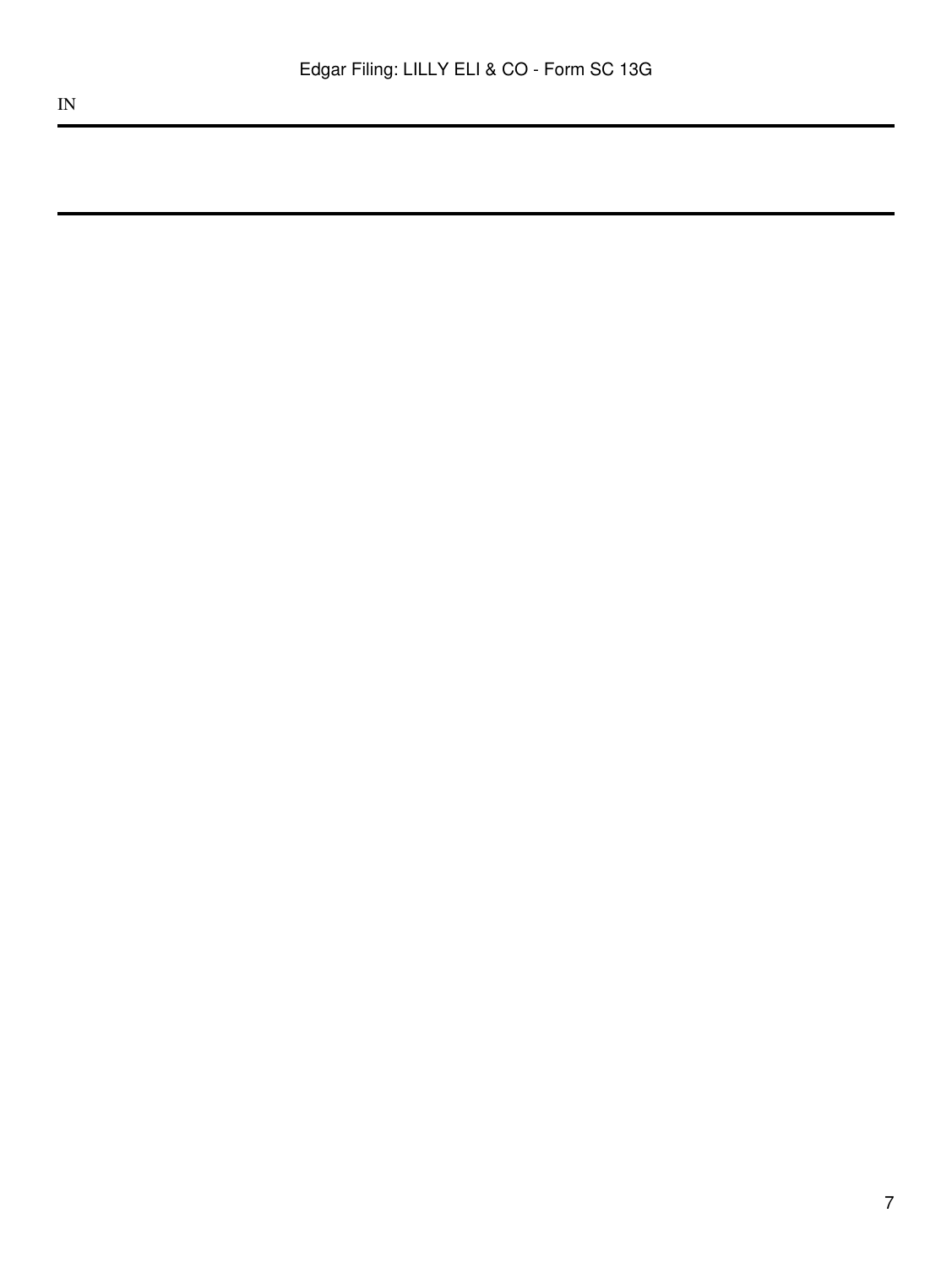#### Item l(a) Name of Issuer

Aeglea BioTherapeutics, Inc.

Item l(b) Address of Issuer's Principal Executive Offices

901 S. Mopac Expressway, Ste. 250 Barton Oaks Plaza One Austin, TX 78746

Item 2(a) Name of Person Filing

This Statement is filed on behalf of:

Eli Lilly and Company, an Indiana corporation Lilly Ventures Fund I, LLC, a Delaware corporation; and Armen B. Shanafelt. Dr. Shanafelt is a non-managing member of Lilly Ventures Fund I, LLC, and a member of the board of directors of Aeglea BioTherapeutics, Inc. Item 2(b) Address of Principal Business Office, or if none, Residence

Eli Lilly and Company, Lilly Corporate Center, Indianapolis, IN 46285. Lilly Ventures Fund I, LLC, 115 W. Washington Street, Suite 1680-South, Indianapolis, IN 46204. Dr. Shanafelt, 115 W. Washington Street, Suite 1680-South, Indianapolis, IN 46204.

Item 2(c) Citizenship

Eli Lilly and Company is an Indiana corporation. Lilly Ventures Fund I, LLC is a Delaware limited liability company. Dr. Shanafelt is a United States citizen.

Item 2(d) Title of Class of Securities

Common Stock, par value \$0.0001per share

Item 2(e) CUSIP Number

00773J103

Item 3. Filing pursuant to Rules 13d-l(b) or 13d-2(b) or (c) Not Applicable

Item 4. Ownership

This Schedule 13G shall not be construed as an admission that any Reporting Person is, either for purposes of Section 13(d) or 13(g) of the Securities Exchange Act or for other purposes, the beneficial owner of any Common Stock disclosed on this Schedule 13G.

(a) Amount Beneficially Owned: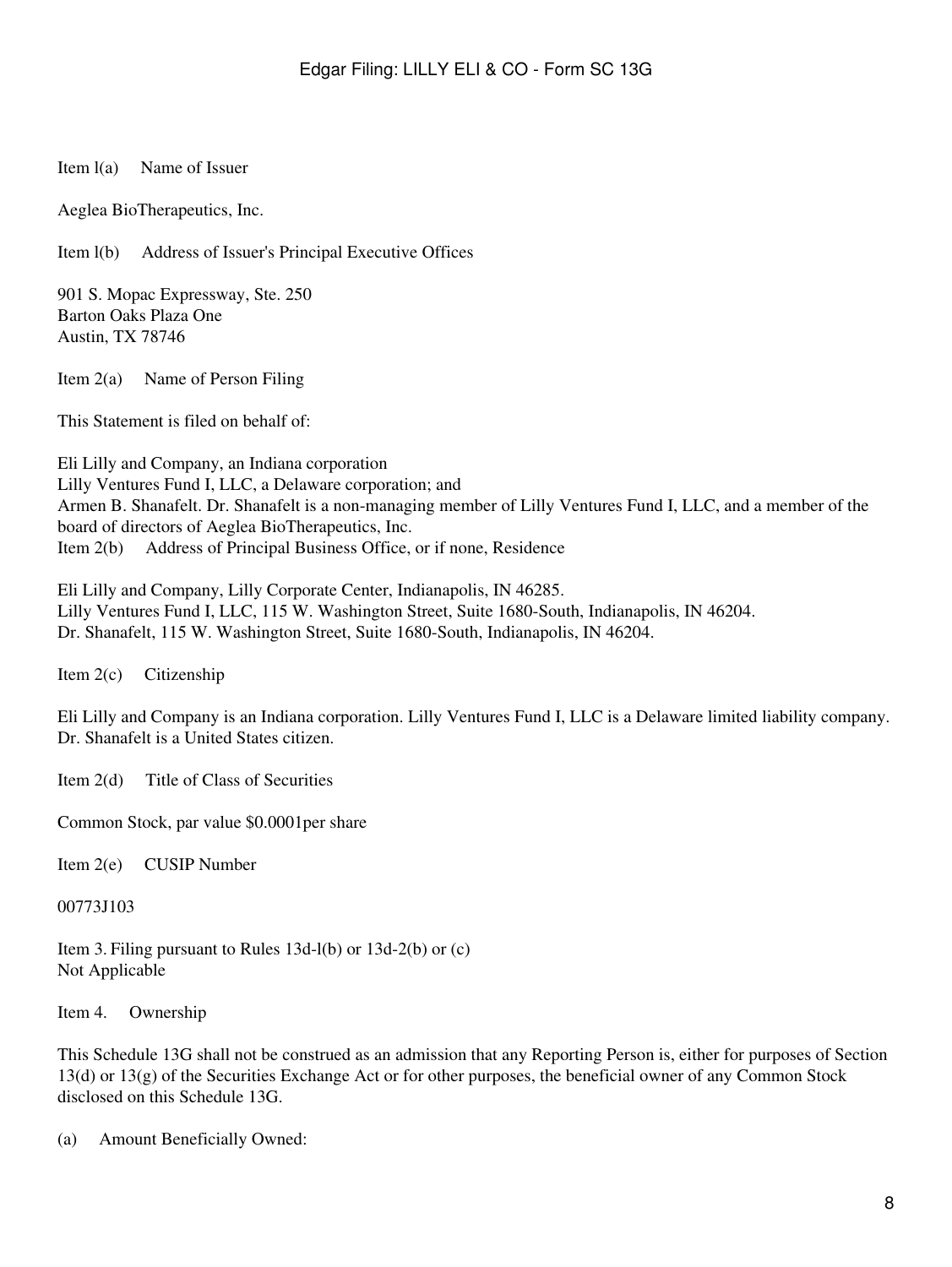# Edgar Filing: LILLY ELI & CO - Form SC 13G

As of the date hereof, Lilly Ventures Fund I, LLC ("the Fund") and Eli Lilly and Company ("Lilly") own beneficially and of record 2,568,543 shares of Common Stock of Aeglea BioTherapeutics, Inc. Dr. Shanafelt is a non-managing member of the Fund and therefore may be deemed to beneficially own the shares beneficially owned by the Fund.

Dr. Shanafelt disclaims beneficial ownership of the shares held of record by the Fund, except to the extent of his pecuniary interest therein.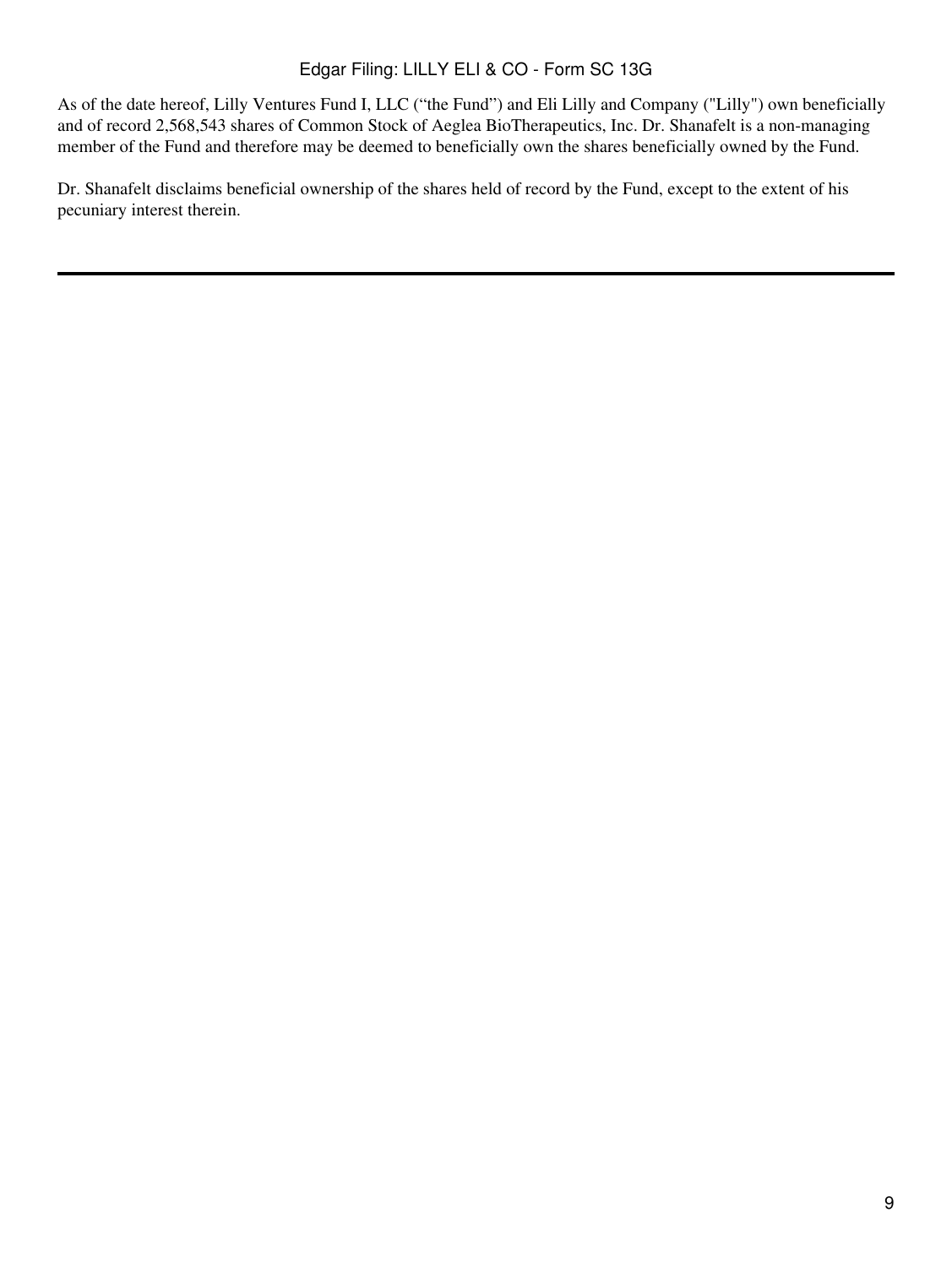#### (b) Percent of Class:

Lilly Ventures Fund I, LLC, Eli Lilly and Company, and Dr. Shanafelt may each be deemed to beneficially own 19.2% of the Common Stock of Aeglea BioTherapeutics, Inc.

- (c) Number of shares as to which the person has:
- (i) sole power to vote or to direct the vote:
- a. Lilly Ventures Fund I, LLC: 0;
- b. Eli Lilly and Company: 0; and
- c. Dr. Shanafelt: 0.
- (ii) shared power to vote or to direct the vote:
- a. Lilly Ventures Fund I, LLC: 2,568,543;
- b. Eli Lilly and Company: 0; and
- c. Dr. Shanafelt: 2,568,543.
- (iii) sole power to dispose or to direct the disposition of:
- a. Lilly Ventures Fund I, LLC: 0;
- b. Eli Lilly and Company: 0; and
- c. Dr. Shanafelt: 0.
- (iv) shared power to dispose or to direct the disposition of:
- a. Lilly Ventures Fund I, LLC: 2,568,543;
- b. Eli Lilly and Company: 0; and
- c. Dr. Shanafelt: 2,568,543.

Item 5. Ownership of Five Percent or Less of a Class

Not Applicable

Item 6. Ownership of More than Five Percent on Behalf of Another Person

Not Applicable

Item 7. Identification and Classification of the Subsidiary Which Acquired the Security Being Reported on By the Parent Holding Company

Not Applicable

Item 8. Identification and Classification of Members of the Group

Not Applicable

Item 9. Notice of Dissolution of Group

Not Applicable

Item 10. Certification

By signing below, I certify that, to the best of my knowledge and belief, the securities referred to above were not acquired and are not held for the purpose of or with the effect of changing or influencing the control of the issuer of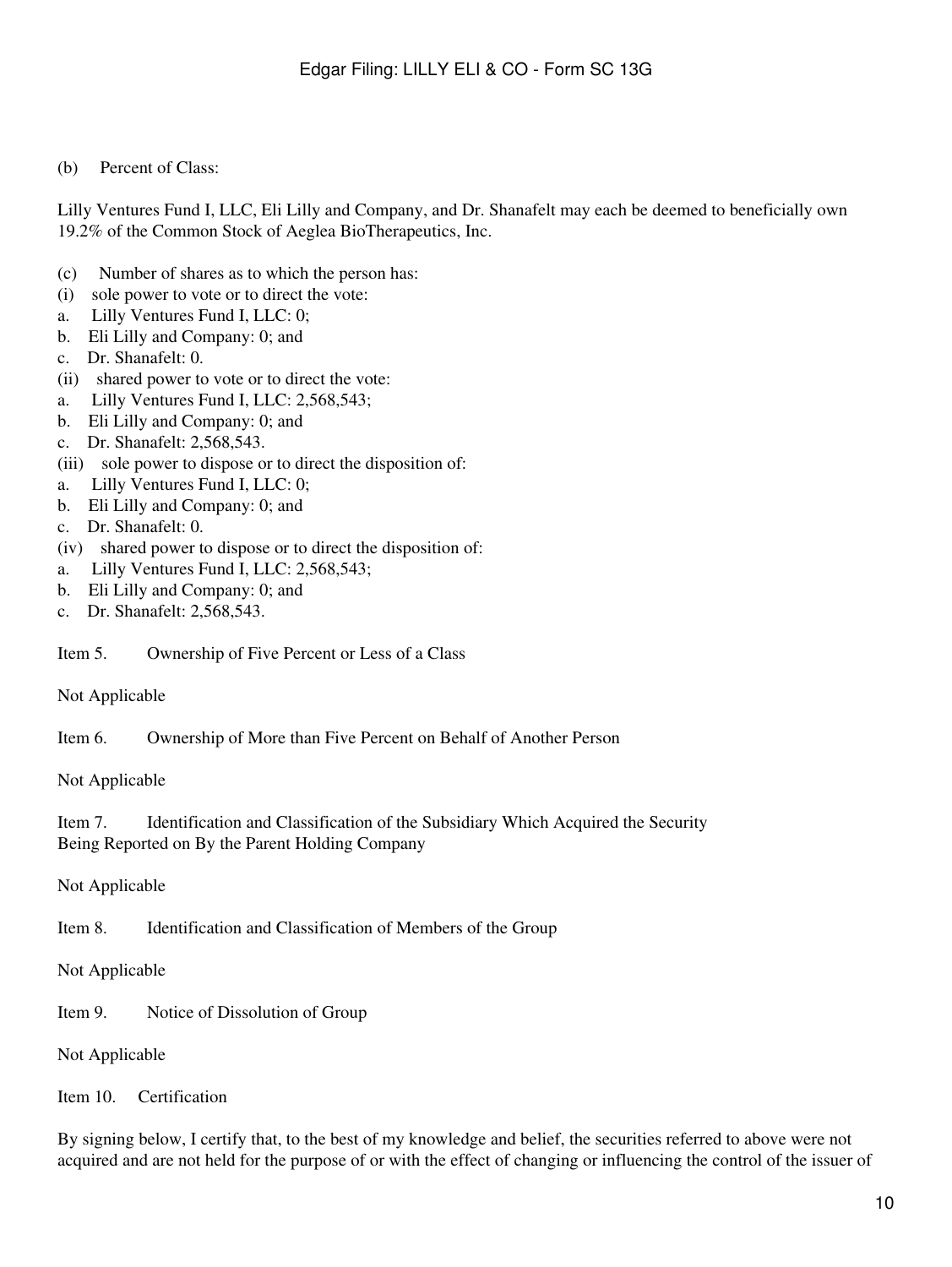# Edgar Filing: LILLY ELI & CO - Form SC 13G

the securities and were not acquired and are not held in connection with or as a participant in any transaction having that purpose or effect.